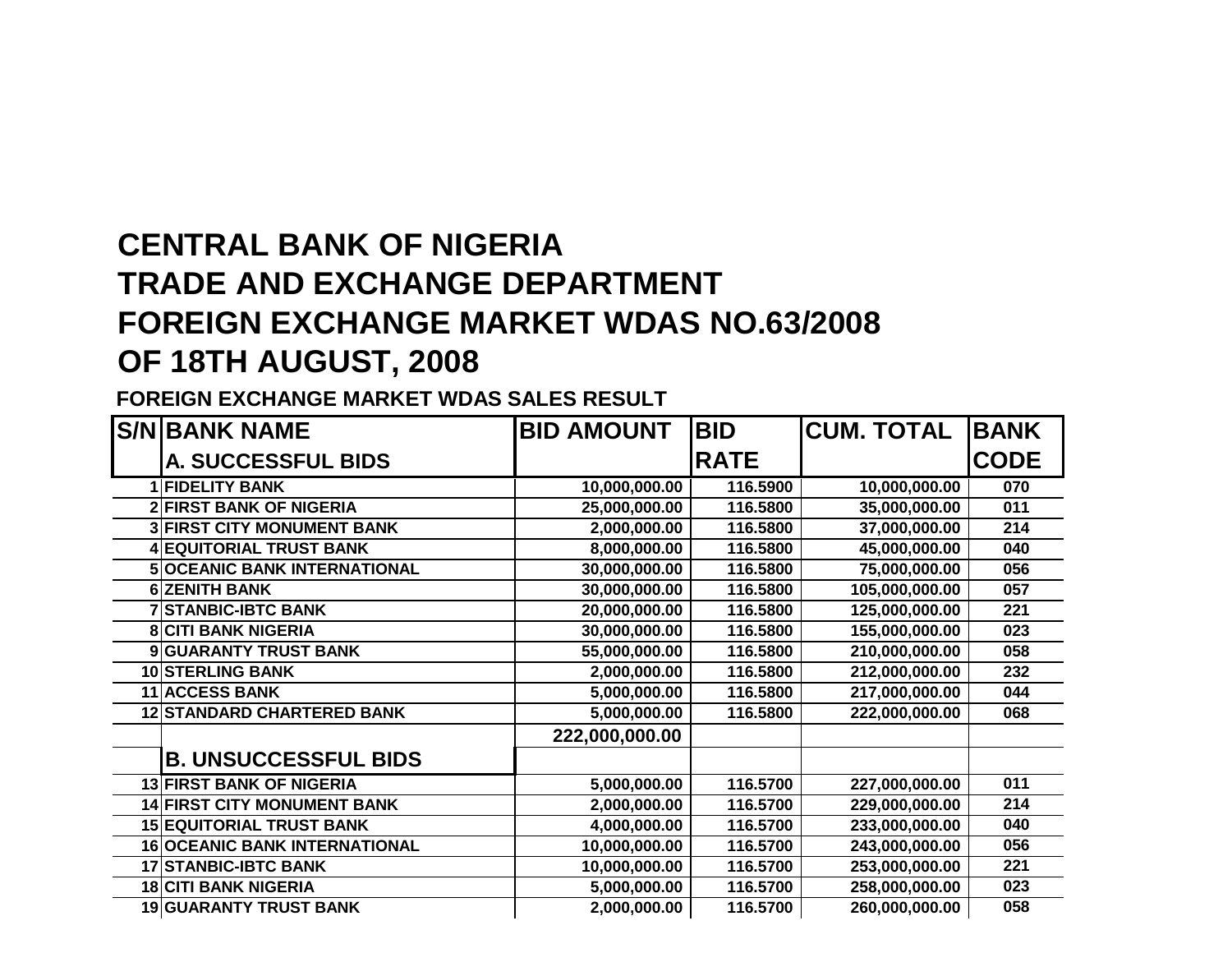| 20 ACCESS BANK                  | 1,000,000.00   | 116.5700 | 261,000,000.00 | 044 |
|---------------------------------|----------------|----------|----------------|-----|
| 21 STANDARD CHARTERED BANK      | 5,000,000.00   | 116.5700 | 266,000,000.00 | 068 |
| <b>22 FIRST BANK OF NIGERIA</b> | 2,000,000.00   | 116.5600 | 268,000,000.00 | 011 |
| 23 OCEANIC BANK INTERNATIONAL   | 10,000,000.00  | 116.5600 | 278,000,000.00 | 056 |
| <b>24 CITI BANK NIGERIA</b>     | 2,000,000.00   | 116.5600 | 280,000,000.00 | 023 |
| <b>25 GUARANTY TRUST BANK</b>   | 2,000,000.00   | 116.5600 | 282,000,000.00 | 058 |
| <b>26 ACCESS BANK</b>           | 1,000,000.00   | 116.5600 | 283,000,000.00 | 044 |
| 27 STANBIC-IBTC BANK            | 5,000,000.00   | 116.5500 | 288,000,000.00 | 221 |
| 28 STANDARD CHARTERED BANK      | 1,000,000.00   | 116.5100 | 289,000,000.00 | 068 |
|                                 | 67,000,000.00  |          |                |     |
| <b>TOTAL</b>                    | 289,000,000.00 |          |                |     |

## **BANKS' BDC CASH REQUEST**

| <b>S/N BANK NAME</b>            | <b>BID AMOUNT</b> | <b>BID</b>  | <b>CUM. TOTAL</b> | <b>BANK</b> |
|---------------------------------|-------------------|-------------|-------------------|-------------|
| A. SUCCESSFUL BIDS              |                   | <b>RATE</b> |                   | <b>CODE</b> |
| <b>IFIDELITY BANK</b>           | 2,000,000.00      | 116.5900    | 2,000,000.00      | 070         |
| <b>2 UNITY BANK</b>             | 2,000,000.00      | 116.5800    | 4,000,000.00      | 215         |
| <b>3 BANK PHB</b>               | 2,000,000.00      | 116.5800    | 6,000,000.00      | 082         |
| <b>4 EQUITORIAL TRUST BANK</b>  | 2,000,000.00      | 116.5800    | 8,000,000.00      | 040         |
| <b>5 FIRST INLAND BANK</b>      | 2,000,000.00      | 116.5800    | 10,000,000.00     | 085         |
| <b>6 UNION BANK OF NIGERIA</b>  | 2,000,000.00      | 116.5800    | 12,000,000.00     | 032         |
| 7 GUARANTY TRUST BANK           | 2,000,000.00      | 116.5800    | 14,000,000.00     | 058         |
| <b>8 UNITED BANK FOR AFRICA</b> | 2,000,000.00      | 116.5800    | 16,000,000.00     | 033         |
| 9 FIRST CITY MONUMENTBANK       | 2,000,000.00      | 116.5800    | 18,000,000.00     | 214         |
| <b>10 ACCESS BANK</b>           | 2,000,000.00      | 116.5800    | 20,000,000.00     | 044         |
| <b>11 INTERCONTINENTAL BANK</b> | 2,000,000.00      | 116.5800    | 22,000,000.00     | 069         |
| <b>TOTAL</b>                    | 22,000,000.00     |             |                   |             |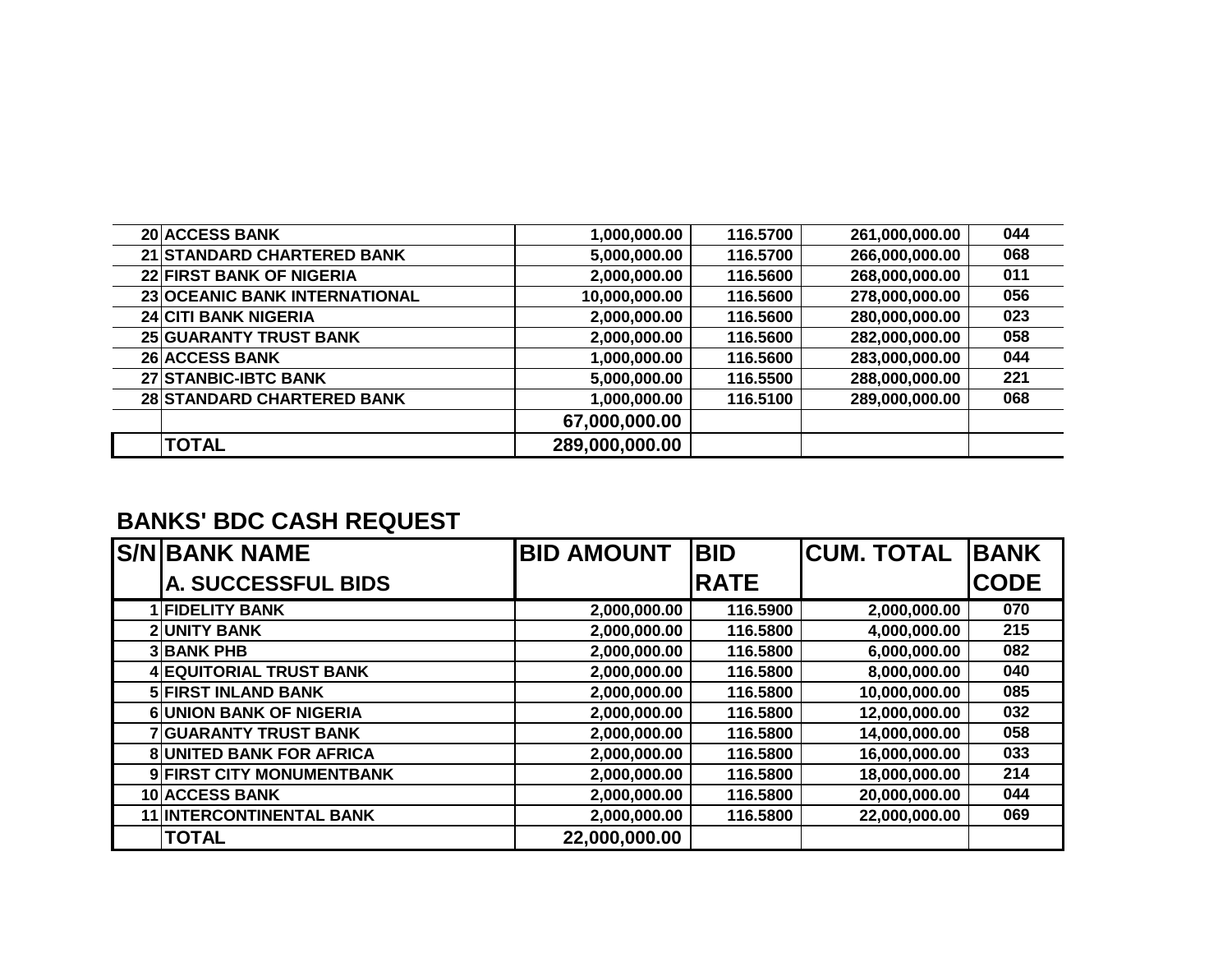## **SUMMARY FOR WDAS NO.63/2008 OF 18TH AUGUST, 2008**

**<sup>1</sup> AMOUNT OFFERED US\$80,000,000.002 AMOUNT SOLD AT WDAS 3** AMOUNT SOLD AT BDC **4 TOTAL AMOUNT SOLD 5 NO. OF PARTICIPATING BANKS 18**

US\$222,000,000.00 US\$22,000,000.00 US\$244,000,000.00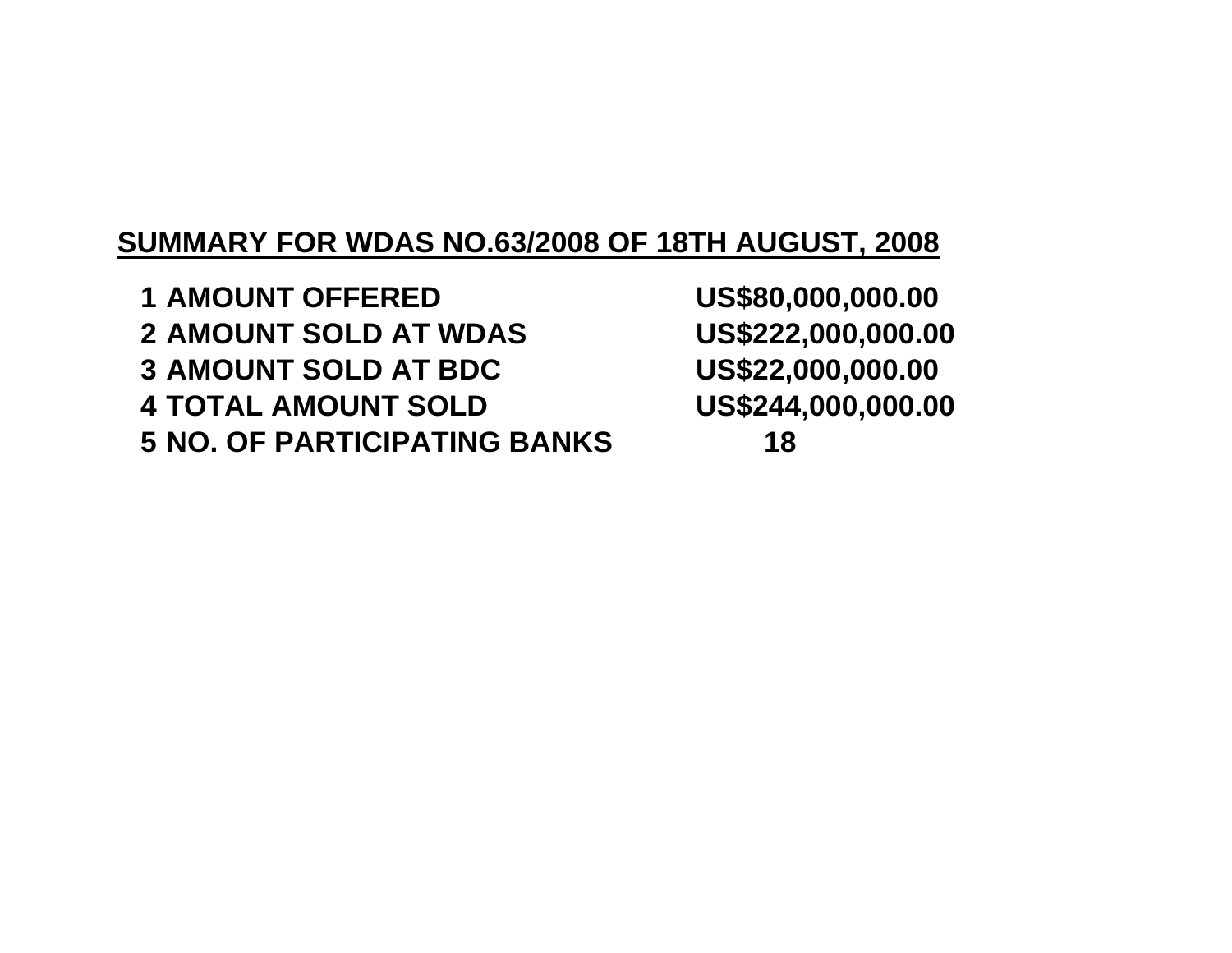| <b>WEIGHTED</b> |  |  |  |
|-----------------|--|--|--|
| <b>AVERAGE</b>  |  |  |  |
| 4.0343          |  |  |  |
| 10.0848         |  |  |  |
| 0.8068          |  |  |  |
| 3.2271          |  |  |  |
| 12.1017         |  |  |  |
| 12.1017         |  |  |  |
| 8.0678          |  |  |  |
| 12.1017         |  |  |  |
| 22.1865         |  |  |  |
| 0.8068          |  |  |  |
| 2.0170          |  |  |  |
| 2.0170          |  |  |  |
|                 |  |  |  |
|                 |  |  |  |
| 2.0168          |  |  |  |
| 0.8067          |  |  |  |
| 1.6134          |  |  |  |
| 4.0336          |  |  |  |
| 4.0336          |  |  |  |
| 2.0168          |  |  |  |
| 0.8067          |  |  |  |